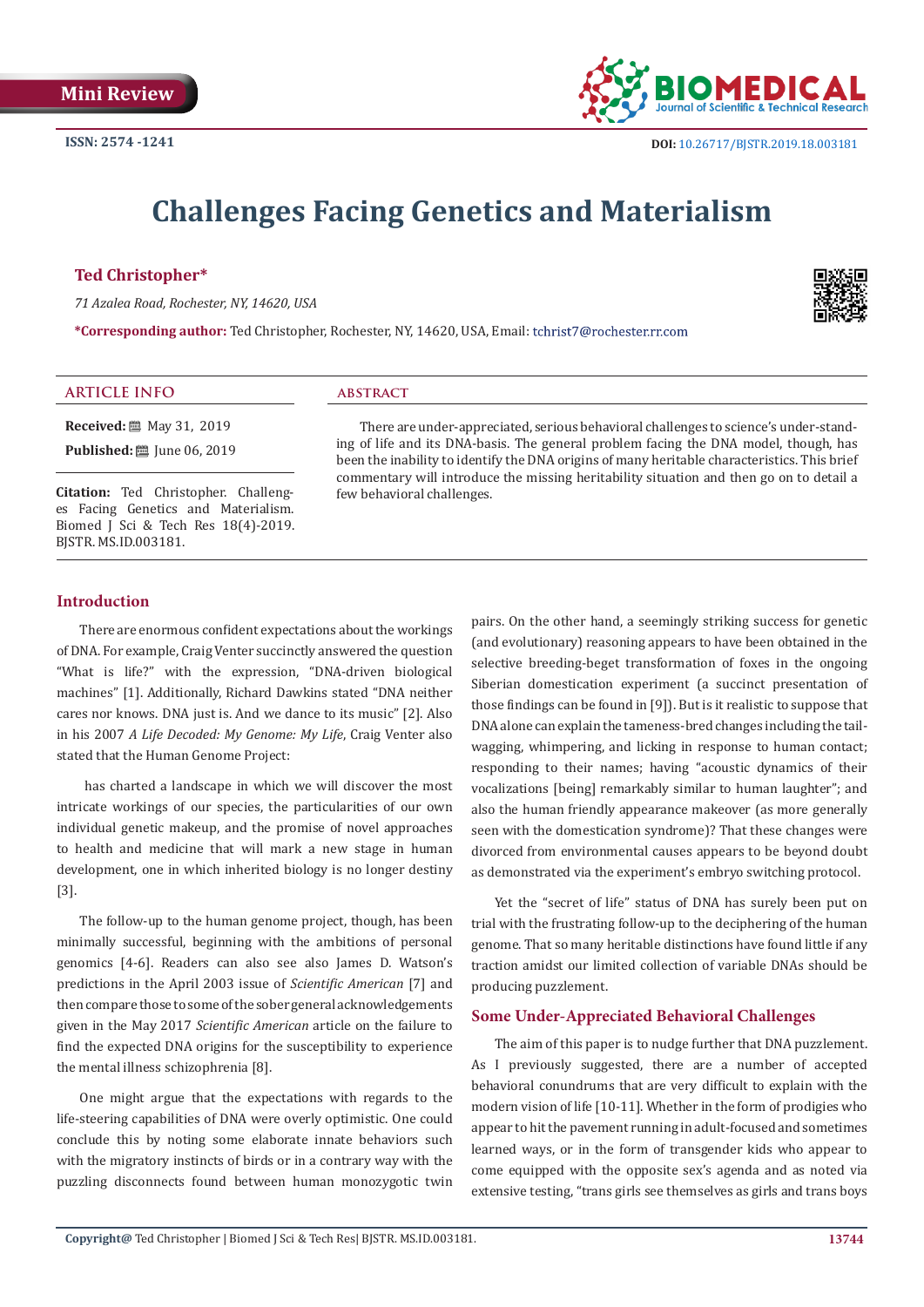see themselves as boys, suggesting transgender identities are held at lower levels of conscious awareness" [12]. Readers can compare such observations to Ernst Mayr's claim that "[t]here is not a single Why? question in biology that can be answered adequately without consideration of evolution" [13].

I open with a simple example of the kind of conundrum facing the scientific/genetic vision of life. In the February 2014 *Scientific American* article, "Remembrance of All Things Past" [14], some remarkable autobiographical memories observed in a number of individuals (in a syndrome called hyperthymesia) were reported on. That article opened with an excerpt from an e-mail that the lead author James McGaugh had received from a woman named Jill Price.

As I sit here trying to figure out where to begin explaining why I am writing you ... I just hope somehow you can help me. I am 34 years old, and since I was 11, I have had this unbelievable ability to recall my past ... I can take a date, between 197[6] and today, and tell you what day it falls on, what I was doing that day, and if anything of great importance ... occurred on that day I can describe that to you as well.

The authors then followed up and extensively tested Price's recall of events and her memory was eventually proved faulty in one case - the day of the week of one of the previous 23 Easters (and Price is Jewish). Along the way she "corrected the book of milestones for the date of the start of the Iran hostage crisis at the U.S. embassy in 1979". During tests of less significant dates she:

correctly recalled that Bing Crosby died at a golf course in Spain on October 14, 1977. When asked how she knew, she replied that when she was 11 years old, she heard the announcement of Crosby's death over the car radio when her mother was driving her to a soccer game.

Jill Price demonstrated an "immediate recall of the day of the week for any date in her life after she was about 11 years old". Yet she "has trouble remembering which of her keys go into which lock" and "does not excel in memorizing facts by rote". The remainder of James McGaugh and Aurora LePort's article chronicled their subsequent confirmation of similar memories in about 50 people. Such memories were found to be "highly organized in that they are associated with a particular day and date" and that it occurred "naturally and without exertion". I suggest here that simply the general ability to identify the day of the week for a given previous date is incredible.

Given the effortlessness of hyperthymesia that is strongly suggestive of a DNA basis. Thus, such people would seem to have a specific DNA pattern that somehow fell out of our evolutionary history that allows them to effortlessly recall their lives and significant events in a date and day-of-the-week fashion. This point is followed up by the authors, who also manage to sidestep acknowledging the scientific jaw-dropping implications of these memory whizzes. Is science expecting too much from genetics and evolution (not to mention neural tissue) when it assumes that DNA can produce such prodigious memories?

Here for an introductory prodigy example is a description of a musical prodigy taken from Darold Treffert's fine *Islands of Genius*:

By age five Jay had composed five symphonies. His fifth symphony, which was 190 pages and 1328 bars in length, was professionally recorded by the London Symphony Orchestra for Sony Records. On a *60 Minutes* program in 2006 Jay's parents stated that Jay spontaneously began to draw little cellos on paper at age two. Neither parent was particularly musically inclined, and there were never any musical instruments, including a cello, in the home. At age three Jay asked if he could have a cello of his own. The parents took him to a music store and to their astonishment Jay picked up a miniature cello and began to play it. He had never seen a real cello before that day. After that he began to draw miniature cellos and placed them on music lines. That was the beginning of his composing.

Jay says that the music just streams into his head at lightning speed, sometimes several symphonies running simultaneously. "My unconscious directs my conscious mind at a mile a minute," he told the correspondent on that program [15].

Treffert's book contains a number of other examples supporting the conclusion that prodigal (including prodigious savant) behavior typically involves "know[ing] things [that were] never learned". Such outcomes also represent remarkable transformations from the usual norms of childhood behaviors. From a genetics perspective these transformations, like the observed canine domestication dynamics, appear to require a DNA basis. Is this really plausible?

One final prodigy example considered here is Kit Armstrong and his case was presented in Andrew Solomon's *Far from the Tree* [16]. Kit's prodigious abilities showed up early. He was able to count at 15 months. His mother May then taught him addition and subtraction at age two. He then went on to teach himself multiplication and division. Solomon then suggests that at age three Kit was asking about things for which the theory of relativity was required for an explanation (this claim, though, would probably be tricky to establish). His mother May raised him, and she was not pushy. In fact, she was concerned about his seeming hyper development and thus hoping he might "grow down" in kindergarten [16].

While completing second grade Kit also managed to finish off high school math. By age nine Kit was ready to try college and enrolled at Utah State University. At ten he toured Los Alamos National Laboratory with his music manager, Charles Hamlen. At LANL a physicist took Hamlen aside and told him:

unlike the postdoctoral physicists who usually visited, Kit was so bright that no one could 'find the bottom of this boy's knowledge' [16].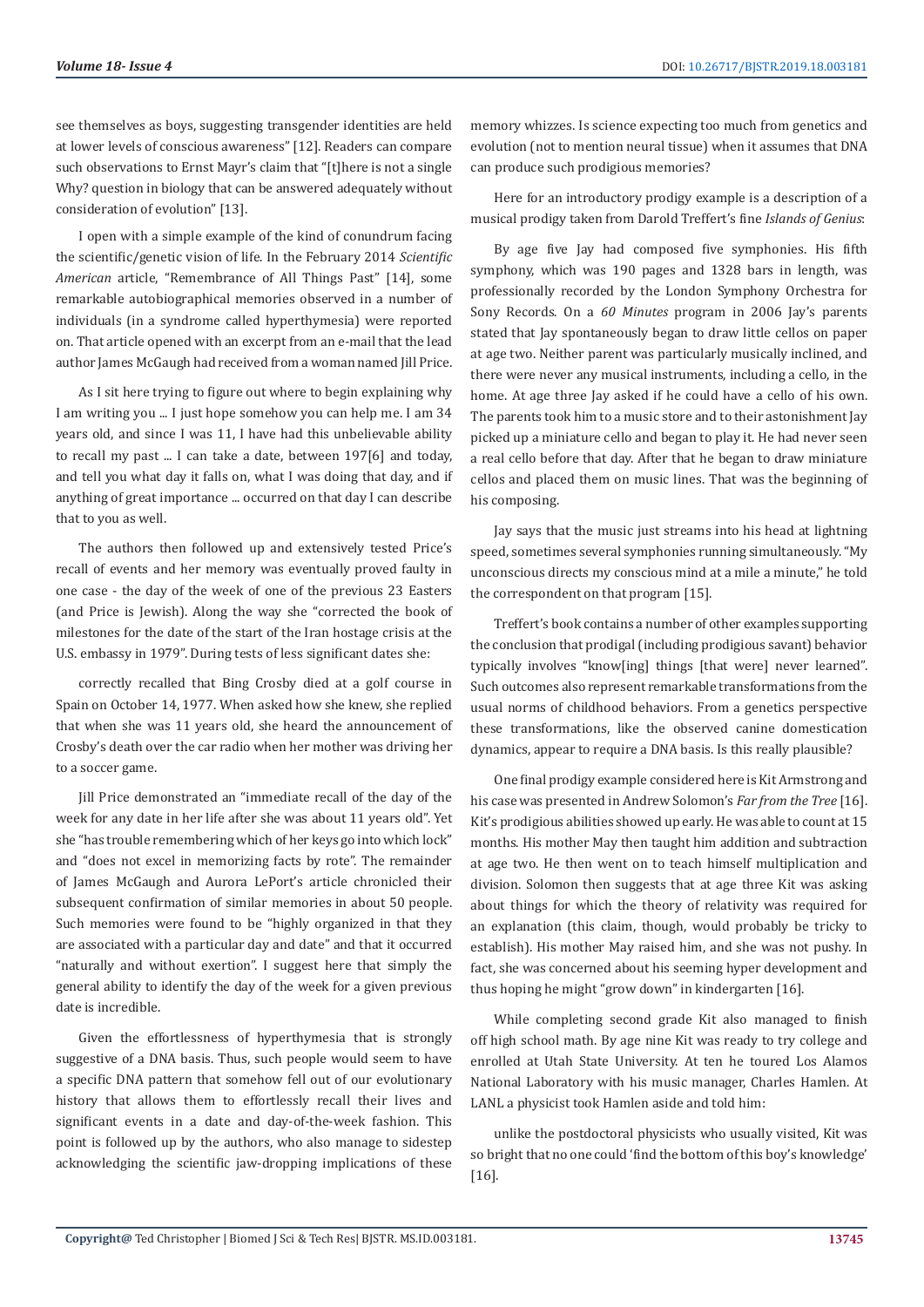Within a few years Kit had a residency at MIT and there he helped edit some papers in chemistry, physics, and math. About Kit's apparent ability to pick up so much information and expertise his mother said:

[h]e just understands all things. Someday, I want to work with parents of disabled children, because I know their bewilderment is like mine. I had no idea how to be a mother to Kit, and there was no place to find out [16].

 If scientists are looking for cognitive and developmental - as well as genetic - mysteries to ponder, examples like this are not hard to find.

Kit Armstrong's lasting extraordinary contributions, though, have been with his piano performances and composing career. When Kit was five years old, May Armstrong wanted to find him a hobby. May then went outside of her own interests and decided to try piano lessons. Consistent with his intellectual prowess, Kit raced ahead on the piano. After his first lesson Kit returned home to make his own staff paper and proceeded to attempt a composition. Solomon reports that Kit's facility with the language of music had "come to him whole" and that he could simply hear music on the radio and then "play it back" [16]. This is an extraordinary, albeit somewhat loose claim, though.

To connect with Kit's love of music his mom moved them to London so he could study at the Royal Academy of Music. There he became the first student of the expert pianist Alfred Brendel (who coincidentally also did not come from a musical background). When Kit was thirteen a journalist who had been a strong critic of placing children in serious performance scenarios attended one of his concerts. Of that performance the journalist later wrote:

[h] is playing was so cultured, his joy in performing so obvious, his commitment as he stretched his small frame to reach the low notes so total, that my objections seemed mean-spirited [16].

Like a number of prodigies, you can read about Kit Armstrong's career on the internet.

# **Conclusion**

For the scientific backdrop to such mysteries, you can read a work such as In Ernst Mayr's *What Evolution Is*. Therein you can find a finely written synopsis of science's understanding of evolution. Mayr's synopsis highlights two scientific assumptions. The first is the gross one that evolutionary processes simply reflect physicsdictated phenomena, with no underlying direction. Mayr offers some defense of this assumption, whilst others have questioned it. The second, and I suggest more significant assumption, is that DNA is capable of fulfilling its evolutionary blueprint roles. Mayr doesn't even acknowledge this assumption and apparently few even now dare question it.

Mayr's confidence is reflected in the response to the 2016 book by Siddartha Mukherjee, *The Gene* [17]. Mukherjee's book captured the unquestioned materialist-jist of modern genetics with its presumed DNA support. The book was highly praised and as far as I could tell the underlying genetic/materialist logic never questioned. This was true even amongst the hundreds of Amazon comments that I scanned (although a few noted how poorly written parts of the book were). Other than arguably in a paragraph on page 487, the book never hints at the unfolding failure of genetic searches. That so many heritable characteristics could all be so subtly encoded within our variable DNA is difficult to imagine.

If the missing heritability problem continues to hold, then what does that suggest about the modern certainty that underneath it all is simply physics (and ultimately, of course, equations [18])? It is perhaps noteworthy that such a failure would appear to be consistent with the suggestion offered by the Nobel laureate physicist Eugene Wigner about a possible contradiction between the "laws of heredity and of physics" [19].

I suggest the biggest intellectual (and most vital) mystery facing humankind does not involve the remote speculative topics of physics. It is much closer to home and deserves much more attention. It is the basis of heredity.

#### **References**

- 1. Venter JC (2014) Life at the Speed of Light: From the Double Helix to the Dawn of Digital Life. New York, NY: Penguin Books p. 6. Dawn of Digital Life. New York, NY: Penguin Books
- 2. Venter JC (2014) Life at the Speed of Light: From the Double Helix to the Dawn of Digital Life. New York, NY: Penguin Books p. 1.
- 3. [Venter J C \(2007\) A Life Decode: My Genome: My Life. New York, NY:](http://www.acad.bg/ebook/Venter,%20J.%20Craig%20-%20A%20Life%20Decoded%3B%20My%20Genome,%20My%20Life%20%28Viking%3B%202007%29.pdf) [Viking Adult: 2007: Inside cover.](http://www.acad.bg/ebook/Venter,%20J.%20Craig%20-%20A%20Life%20Decoded%3B%20My%20Genome,%20My%20Life%20%28Viking%3B%202007%29.pdf)
- 4. Wade NA (2008) Dissenting Voice as the Genome is Sifted to Fight Disease. New York Times.
- 5. [Latham J, Wilson A \(2010\) The Great DNA Data Deficit: Are Genes for](https://www.independentsciencenews.org/health/the-great-dna-data-deficit/) [Disease a Mirage? Independent Science News.](https://www.independentsciencenews.org/health/the-great-dna-data-deficit/)
- 6. [Hall SS \(2010\) Revolution Postponed. Scientific American.](https://europepmc.org/abstract/med/20923130)
- 7. Watson J D (2003) A Conversation with James D. Watson. Scientific American 288(4): 66-69.
- 8. [Balter M \(2017\) Schizophrenia's Unyielding Mysteries. Scientific](https://www.ncbi.nlm.nih.gov/pubmed/28437403) [American 16\(5\): 54-61.](https://www.ncbi.nlm.nih.gov/pubmed/28437403)
- 9. Trut L, Dugatkin L E (2017) How to Build a Dog. Scientific American.
- 10. [Christopher T \(2017\) Science's Big Problem, Reincarnation's Big](https://www.researchgate.net/publication/319225568_Science) [Potential, and Bud-dhists' Profound Embarrassment. Religions 8\(8\):](https://www.researchgate.net/publication/319225568_Science) [155.](https://www.researchgate.net/publication/319225568_Science)
- 11. [Christopher T \(2017\) A Hole in Science: An Opening for an Alternative](https://www.amazon.com/Hole-Science-Opening-Alternative-Understanding/dp/1629670693/%20.) [Understanding of Life \(Expanded Third Edition\).](https://www.amazon.com/Hole-Science-Opening-Alternative-Understanding/dp/1629670693/%20.)
- 12. [Olson K R \(2017\) When Sex and Gender Collide. Scientific American. Sci](https://www.ncbi.nlm.nih.gov/pubmed/28813404) [Am 317\(3\): 44-49.](https://www.ncbi.nlm.nih.gov/pubmed/28813404)
- 13. [Mayr E \(2001\) What Evolution Is. New York, NY: Basic Books.](https://www.worldcat.org/title/what-evolution-is/oclc/47443814)
- 14. [McGaugh J L, LePort A \(2014\) Remembrance of All Things Past. Scientific](https://www.researchgate.net/publication/260910963_Remembrance_of_All_Things_Past) [American 310\(2\): 40-45.](https://www.researchgate.net/publication/260910963_Remembrance_of_All_Things_Past)
- 15. [Treffert D A \(2010\) Islands of Genius. London, UK: Jessica Kingsley](https://psycnet.apa.org/record/2010-13072-000) [Publishers.](https://psycnet.apa.org/record/2010-13072-000)
- 16. [Solomon A \(2012\) Far from the Tree. New York, NY: Scribner.](http://andrewsolomon.com/books/far-from-the-tree/)
- 17. [Mukherjee S \(2016\) The Gene: An Intimate History. New York, NY:](https://www.nytimes.com/2016/05/15/books/review/the-gene-by-siddhartha-mukherjee.html) [Scribner.](https://www.nytimes.com/2016/05/15/books/review/the-gene-by-siddhartha-mukherjee.html)